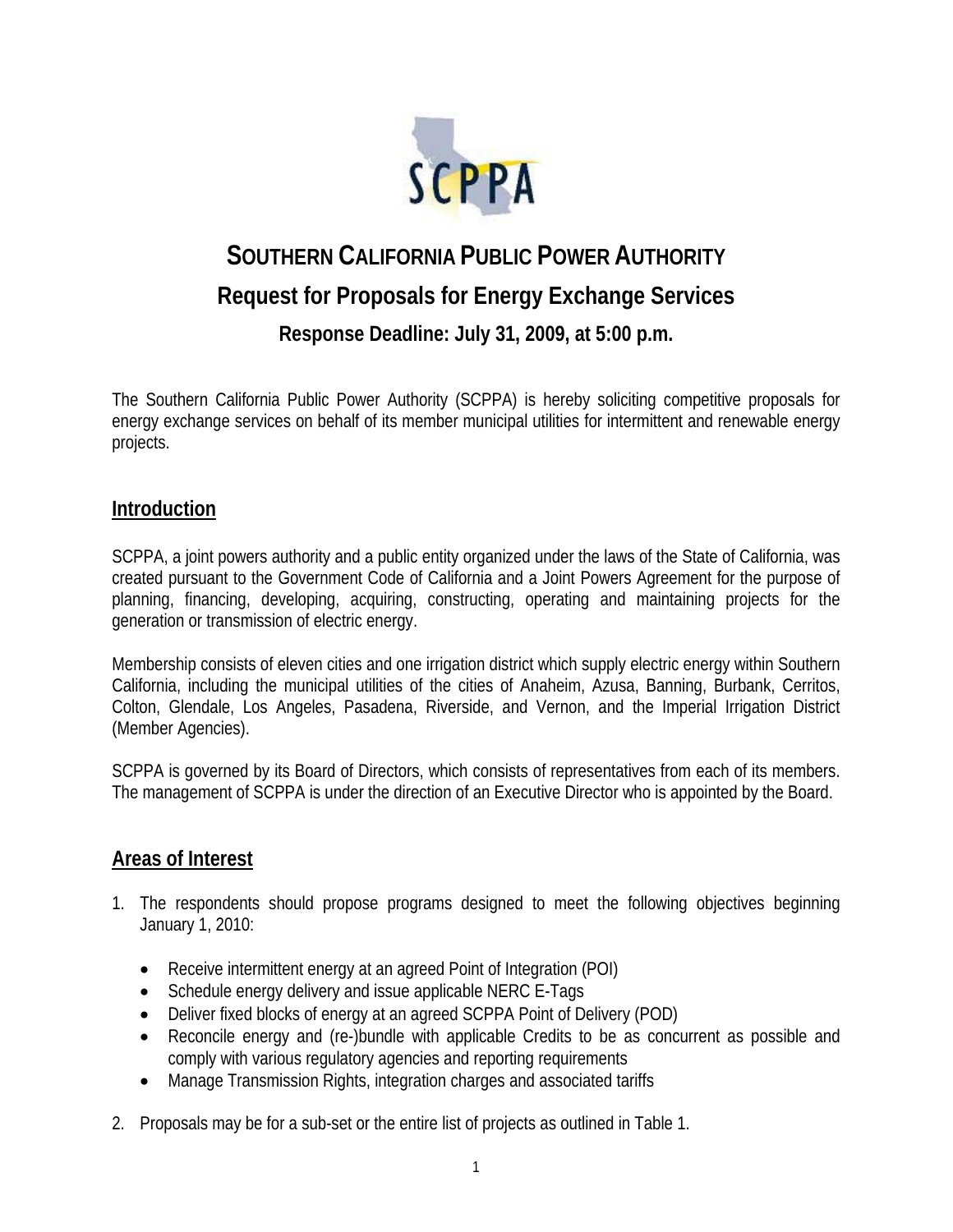| Project        | <b>Maximum</b><br>Term (yrs) | <b>Maximum</b><br>Capacity<br>(MW) | <b>Expected</b><br>Average<br>Capacity<br><b>Factor</b><br>(MW) | <b>Expected</b><br>Average<br>Capacity<br>(MW) | <b>Expected</b><br>Average<br><b>Energy</b><br>(GWh/yr) | Point of<br>Integration<br>(POI) | <b>BPA Point of</b><br><b>Delivery</b><br>(POD) | <b>Available</b><br><b>SCPPA</b><br><b>Transmission</b> |  |
|----------------|------------------------------|------------------------------------|-----------------------------------------------------------------|------------------------------------------------|---------------------------------------------------------|----------------------------------|-------------------------------------------------|---------------------------------------------------------|--|
|                | 15                           | 262                                | 30%                                                             | 78.60                                          | 688.536                                                 | <b>Rock Creek</b><br>(KPUD)      | <b>NW Market</b><br>Hub                         | yes                                                     |  |
| $\mathfrak{p}$ | 30                           | 200                                | 31%                                                             | 61.00                                          | 534.360                                                 | Jones Canyon<br>(BPA)            | <b>NW Market</b><br>Hub                         | yes                                                     |  |
| 3              | 15                           | 50                                 | 36%                                                             | 18.05                                          | 158.118                                                 | <b>Harvalum</b><br>(BPA)         | <b>NW Market</b><br>Hub                         | yes                                                     |  |
| 4              | 20                           | 19                                 | 31%                                                             | 5.89                                           | 51.596                                                  | Tieton<br>(PacifiCorp)           | <b>NW Market</b><br>Hub                         | no                                                      |  |

**Table 1: Renewable Project that Transmission Service is Requested** 

- 3. The respondent is to transmit all of the power in Table 1 above from BPA Point of Delivery (POD) to the SCPPA POD at Northern Oregon Boarder (NOB).
- 4. For all of the projects in Table 1, except Project 4, SCPPA has transmission right up to the project maximum capacity that would be assigned to the respondent to conduct the requested transmission services.
- 5. SCPPA may introduce additional Projects with different POIs as identified in Table 1.
- 6. SCPPA may introduce additional SCPPA PODs for a small portion of the energy. (Possible other SCPPA PODs include Mead, COB, Marketplace or other locations as requested by the SCPPA Member utilities.)
- 7. SCPPA may acquire 100 MW of transmission right on the NW Market Hub to NOB that would be assigned to the respondent to conduct the requested transmission services.
- 8. Pricing shall be offered as a cost per energy (\$/MWh) delivered.

9. The anticipated average monthly production at POI for the corresponding projects in Table 1 is shown in Table 2.

| <b>IProject</b> | Jan |        | Feb    | Mar     | Apr     | May     | Jun     | Jul     | Aug     | Sep     | Oct    | Nov    | Dec    | Total    |
|-----------------|-----|--------|--------|---------|---------|---------|---------|---------|---------|---------|--------|--------|--------|----------|
|                 |     | 48.254 | 41.984 | 61.074  | 61.216  | 69.822  | 73.999  | 71.740  | 63.885  | 50.763  | 53.666 | 46.497 | 46.194 | 689.094  |
| 21              |     | 35.038 | 36.497 | 45.786  | 59.927  | 62.549  | 72.723  | 61.563  | 50.959  | 29.312  | 21.587 | 24.561 | 32.247 | 532.749  |
| 31              |     | 9.682  | 8.293  | 12.054  | 13.049  | 16.360  | 15.233  | 16.107  | 13.616  | 11.154  | 11.566 | 10.366 | 9.013  | 146.493  |
|                 |     | 0.000  | 0.000  | 6.788   | 6.712   | 4.618   | 7.888   | 6.235   | 8.129   | 9.294   | 2.268  | 0.000  | 0.000  | 51.932   |
| Total           |     | 92.974 | 86.774 | 125.702 | 140.904 | 153.349 | 169.843 | 155.645 | 136.589 | 100.523 | 89.087 | 81.424 | 87.454 | 1420.268 |

**Table 2: Estimated Average Monthly Production in GWh**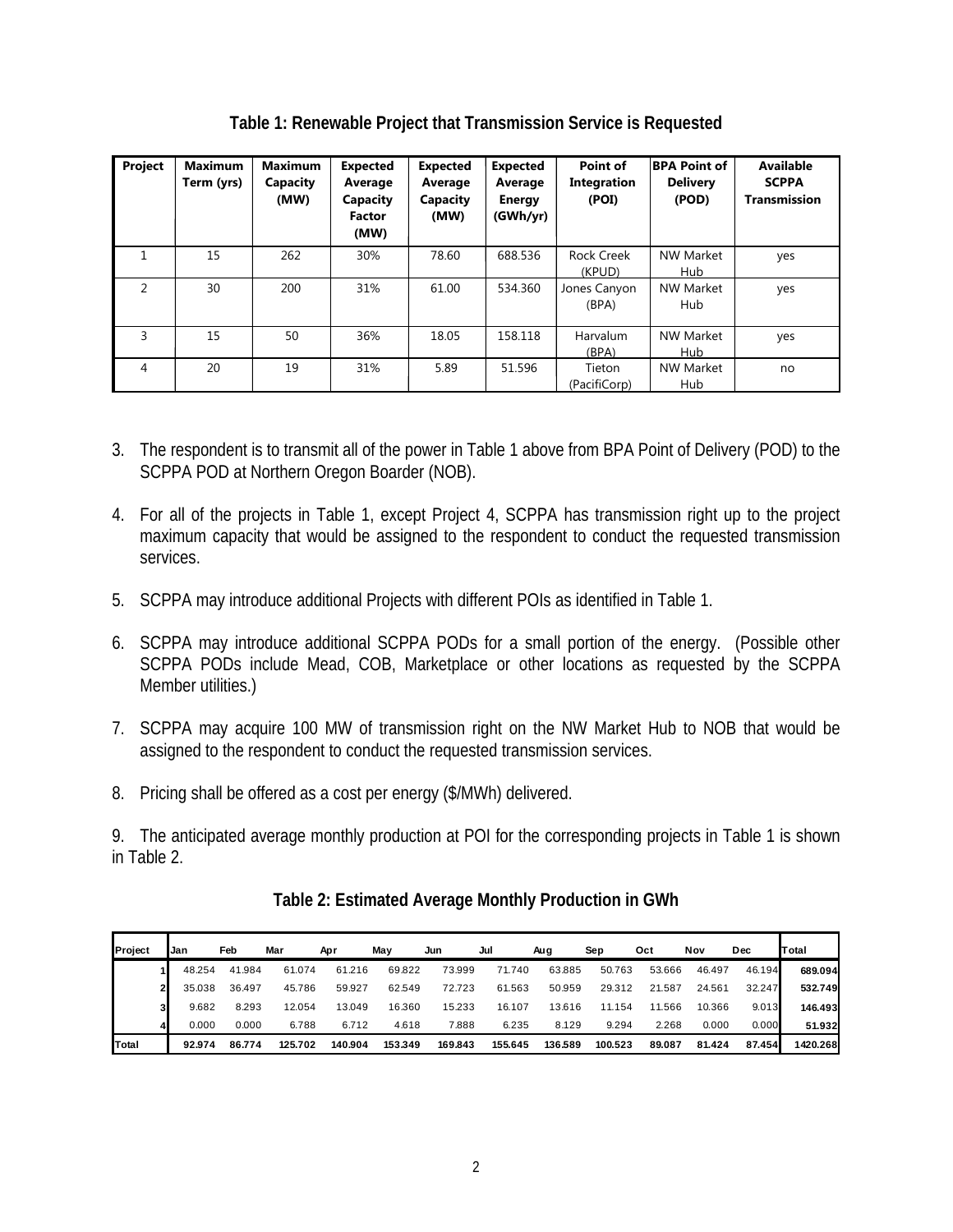10. Assumptions:

- SCPPA will provide day ahead and hour ahead estimates according to the WECC protocol (plus fifteen minutes for hourly data), of the expected Project energy, including access to the hourly facility wind forecaster/scheduler.
- Delivery shall be WSPP Schedule C, including operating reserves, delivered in fixed blocks (shapes to be negotiated).
- "On-Peak" shall be defined as HE0700 through HE 2200 PPT (16 hrs/day) Monday through Saturday.
- All Environmental attributes associated with the Projects shall be retained by SCPPA.
- Contractor shall work with SCPPA to assure compliance with existing and potential future changes to applicable Commission and Regulatory agency guidelines and standards throughout the Term of the agreement.
- NW Market Hub is defined as the composite point of delivery including Columbia, Midway, Sickler, Valhalla, and/or Vantage substations pursuant to the BPA Tariff and the PTP-06 rate schedule (or successor.)

# **Proposal Submission Required Elements**

- 1. **Applicant Information**: Provide company name, address, e-mail address, telephone, name and title of contact person.
- 2. **Term:** Five years, with automatic renewal, and one-year termination provision for SCPPA.
- 3. **Proposal:** Provide a detailed description of addressing all of the "Areas of Interest."
- 4. **Options:** Provide option pricing, at minimum, for the following three scenarios:
	- Option 1: Delivery of flat 24/7, 162 MW, through a 12 month period, for five years.
	- Option 2: Delivery of a flat 24/7, 242 MW, March through October, and 0 MW November through February, for five years.
	- Option 3: Delivery of a flat 24/7, 193 MW, March through October, and 100 MW November through February, for five years.
- 5. **Fees:** Detail specific examples of the fees. Describe how the fees will be determined. SCPPA is interested in discovering the vendor's capabilities and pricing to make an informed decision and proceed to more specific negotiations. Pricing should be made based on good faith estimates of the requirements defined in this RFP.
- 6. **Timeline:** Provide a timeline for transaction development and implementation for each potential project, Member participation, and any other natural subdivisions of work.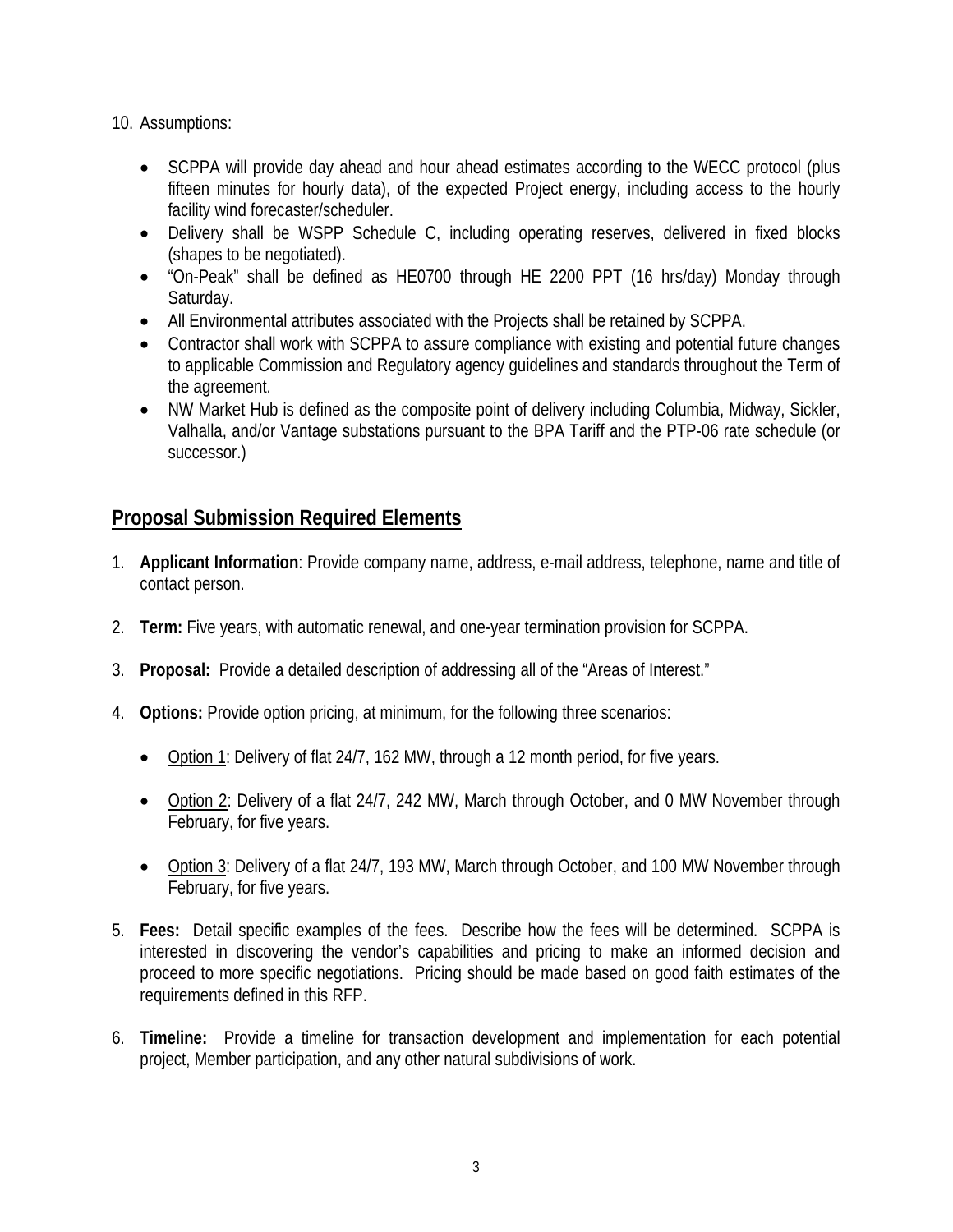- 7. **Experience:** Respondent will clearly identify project participants and management team.
	- a. Specify key employees and describe their experience and duties related to this RFP.
	- b. Provide a commitment statement for the retention and use of key employees as proposed, their availability to initiate and sustain the proposal, as well as planned supplement if not available to assure project delivery.
	- c. Respondent shall indicate any and all pending litigation that could affect the viability of respondent's proposal or respondent's financial stability.
	- d. Identify existing projects or programs which respondent developed and/or operates.
	- e. Describe relevant program development and implementation experience, approach, and provide a list of references for similar projects completed.
	- f. Identified expectations from customer including requirements definition, strategy refinement, and staffing requirements to support implementation methodology.
	- g. It is required to maintain sufficient insurance for the type of work being performed. Please include a summary of existing insurance coverage. SCPPA or its Members may require specific insurance coverage to be established and maintained during the course of work and as a condition of award or continuation of contract.

## **Proposal Submission Delivery Requirements**

There will be no bidder's conference associated with this Request for Proposals. Clarification questions may be addressed to David Walden at dwalden@scppa.org.

One (1) hard copy of your response, including a letter of authentic offer with wet-ink authority signature, and any supporting documentation should be delivered prior to the end of business day on July 31, 2009 to:

Southern California Public Power Authority 225 S. Lake Avenue, Suite 1250 Pasadena, California 91101

One soft copy of your proposal should also delivered as above or alternately e-mailed to dwalden@scppa.org.

No contact should be made with the Board of Directors, Committee Members, or SCPPA Participating Members concerning this request for proposals.

All information received by SCPPA in response to this Request for Proposals is subject to the California Public Records Act and all submissions may be subject to review in the event of an audit.